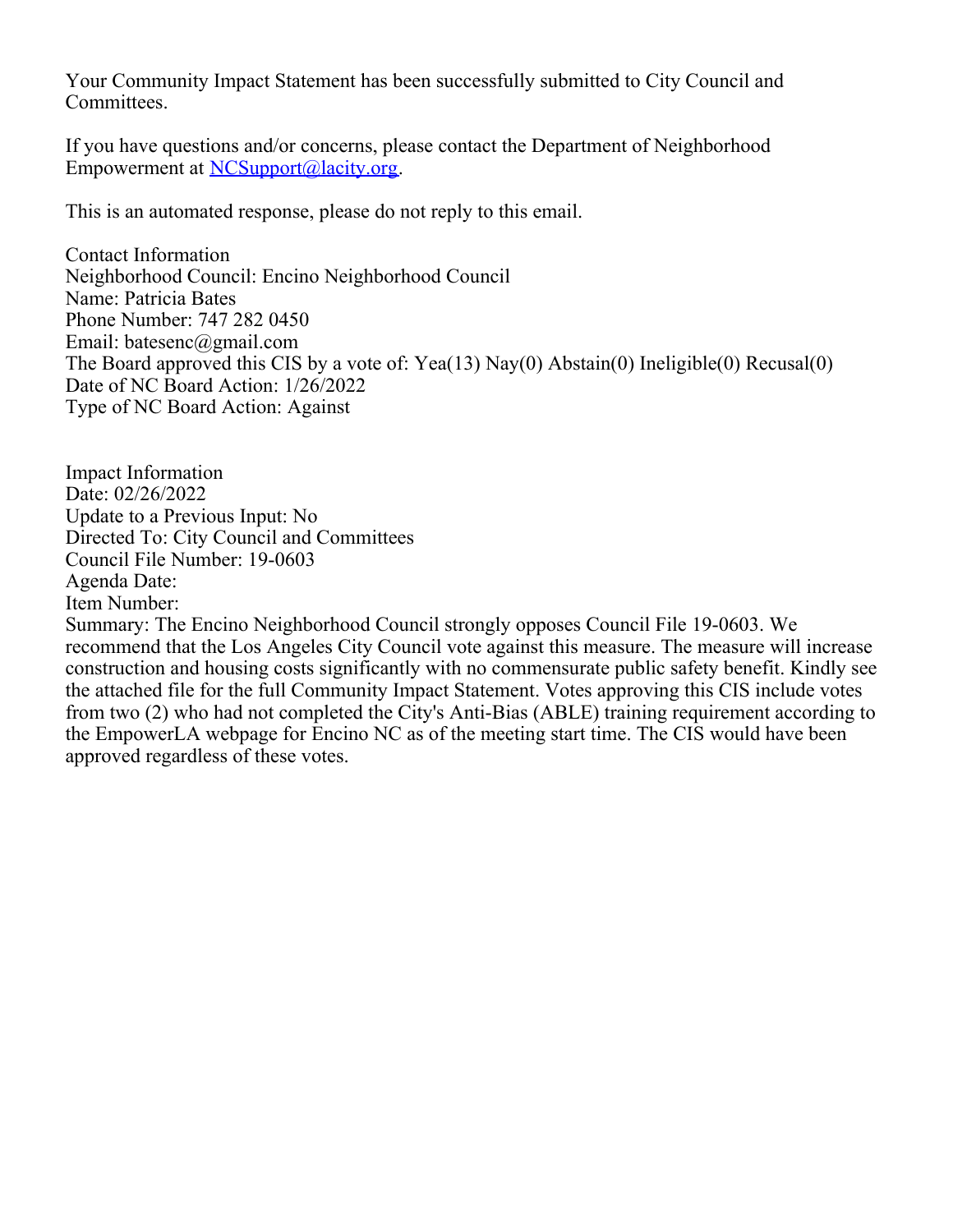

Officers: PAT BATES.President VICTORIA MILLER.Vice President ALEX GARAY . Secretary GLENN BAILEY. Treasurer HENRY ESHELMAN.Sergeant at Arms

4924 Paso Robles Avenue · Encino · CA · 91316 (747) 284-0450 www.encinonc.org

## **COMMUNITY IMPACT STATEMENT**

## **Re: Council File: 19-0603 City Building Code Fire District 1 Expansion / California Department of Forestry / Fire Protection Very High Fire Severity Zone / City High Wind Velocity Zone / Ordinance**

#### **Position: Against**

The Encino Neighborhood Council strongly opposes Council File 19-0603. We recommend that the City of Los Angeles vote against this measure. The measure will increase construction and housing costs significantly with no commensurate public safety benefit.

The Blumenfield-Rodriguez measure seeks to expand the Fire District 1 designation. The Fire District 1 designation is unique to Los Angeles, and was first created over 100 years ago to address issues of insurability in buildings constructed before the advent of modern construction techniques and sprinkler systems. The designation severely restricts the type of construction, building materials, and lot setbacks in affected zones. The proposed ordinance uses density as a proxy for wildfire risk, and would give any neighborhood with a density above 5000 people per square mile, the Fire District 1 designation.

The change in acceptable building materials does not align with the statewide California Building Code and will preclude the adoption of new building materials and processes, specifically mass timber. Mass timber has the potential to revolutionize building economics by supplanting more expensive steel and concrete construction methods while providing extreme fire resistance and earthquake resistance.

The City of Los Angeles should promote innovation in building more efficiently and cost effectively, not arbitrary material mandates. This measure represents a cynical attempt by the concrete industry to capture the regulatory process to guarantee a market for their products.

To build vibrant and thriving communities in accordance with our shared values, we must expand our access to housing centered on mass transit. This proposal stands in opposition to these goals by banning Type IV (heavy timber) and V (wood-frame) construction of larger projects in areas with 5,000 or more residents per square mile and conflicts directly with the setback allowances in Transit Oriented Communities established by Measure JJJ.